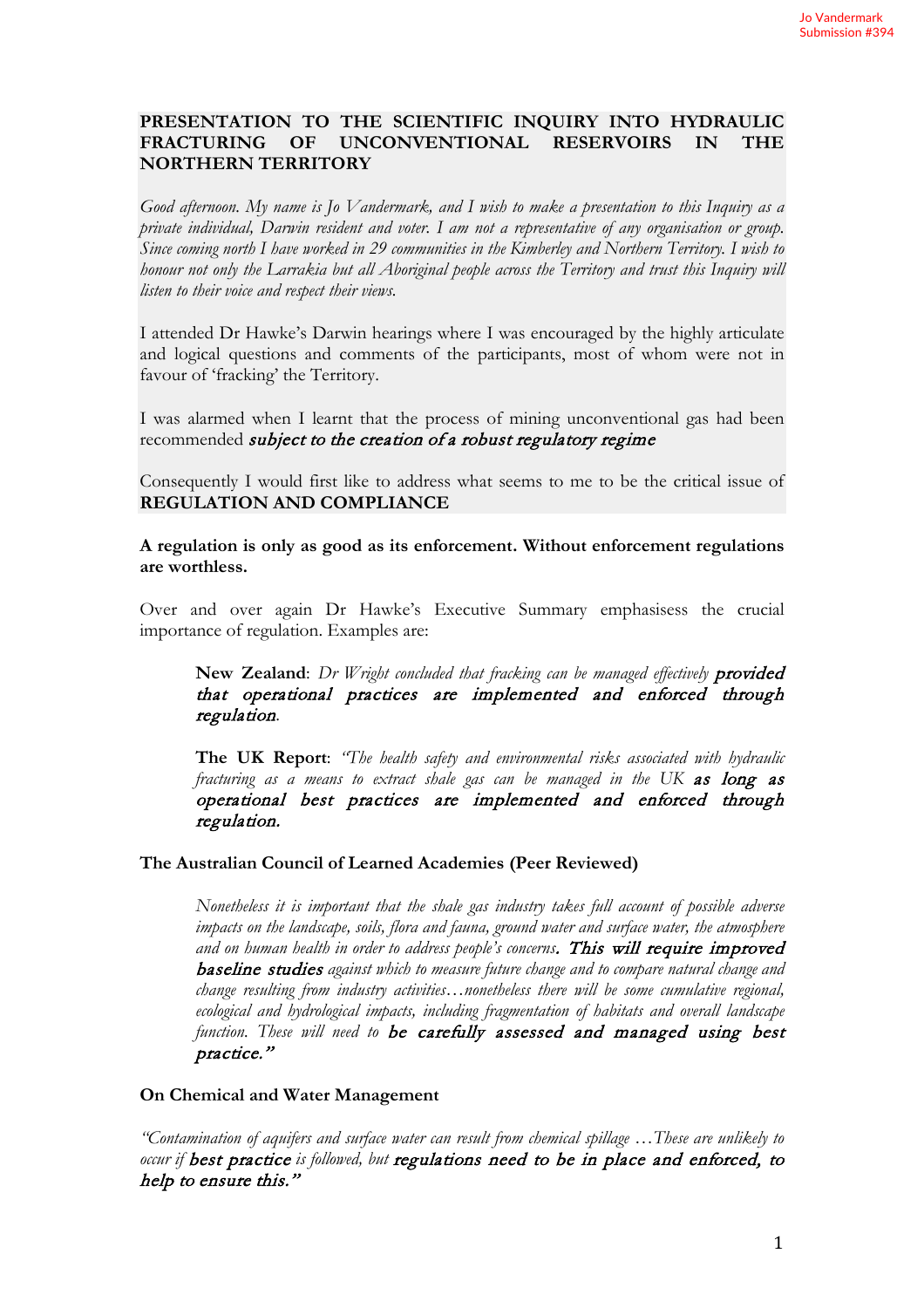#### **In relation to monitoring and regulation, the Report concludes:**

*"Monitoring of shale gas production and impacts is likely to be undertaken by petroleum companies as part of their normal operations, but in order to win community confidence, truly independent monitoring will need to be undertaken by government or other agencies and/or credible research bodies…*This will require a robust regulatory regime, *which will build on existing regulations and which will also fully take account of the need for sensible and multiple land use, based around well-resourced regional planning and cumulative risk assessment."* 

Accordingly Dr Hawke's Recommendations state:

#### **Recommendation**

This Inquiry's major recommendation, consistent with other Australian and International reviews, is that the environmental risks associated with hydraulic fracturing can be managed effectively **subject to the creation of a robust regulatory regime.**

#### **Recommendation**

The Inquiry recommends that a Cabinet Sub-Committee be formed, chaired by the Deputy Chief Minister and comprising the Ministers whose portfolios cover Lands, Planning and the Environment; Land Resource Management; Mines and Energy; and Primary Industry and Fisheries to oversee the work required for the NT **to set the standard for a best practice regulatory regime.** 

## WHY THEN AM I CONCERNED?

**My concern is whether Northern Territory Governments have the capacity, the will, and the financial resources to implement best practice and enforce regulation**.

# HOW CAN I JUDGE THIS?

It seems to me that I have only past and current Government practice as a basis to answer this question, so may I quote three examples?

**1. Rapid Creek Markets**. This is an example of failure to enforce even a simple regulation. The regulations demand that stall holders must display prices on their produce (just as supermarkets are required to do). I have notified enforcement authorities several times of the absence of prices on many stalls but nothing has changed. As of yesterday, upwards of fifty per cent of produce was unmarked. **The failure to enforce such a simple and easily monitored regulation does not inspire confidence.**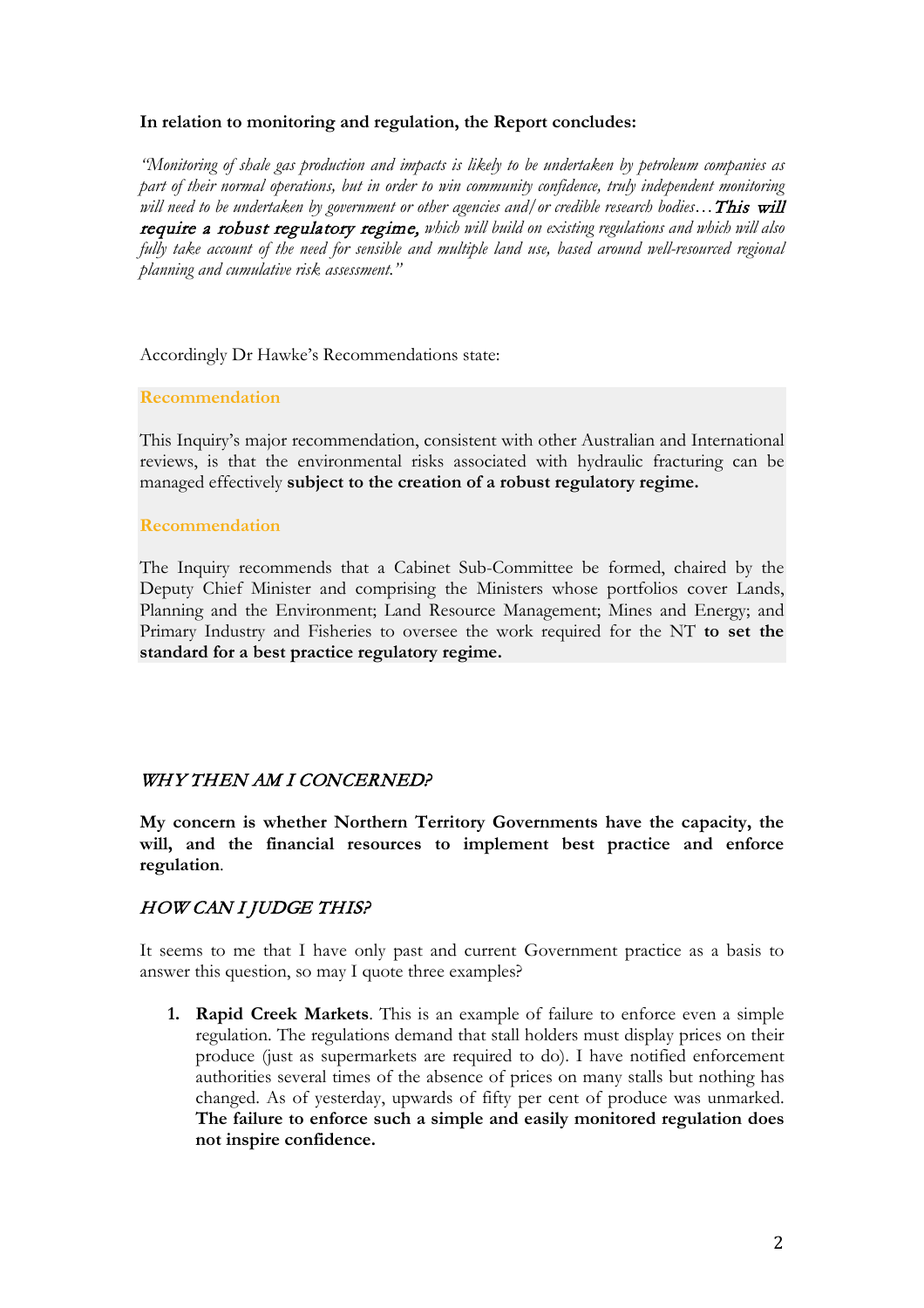- 2. **Crocodile Trophy Hunting Proposed Regulation**. In this case the proposed legislation is ludicrously detailed, laying out the position of the crocodile (distance from the water, angle, the particular area of the body which can be targeted etc. etc.) **Why I quote this is that to me it suggests 'stringent regulations' which do not have the slightest chance of being enforced, but instead serve the purpose of trying to make trophy hunting more acceptable to the opponents, that is to disarm opposition.** In actual fact Kakadu NP does not even have the resources to deal with the current illegal shooting of crocodiles. Could the stringent regulations recommended in Dr Hawke's report be included to similarly ameliorate opposition?
- 3. **Macarthur River Mine.** This is by far the most important and relevant example of the complete and utter failure to enforce regulations, to the extent that the mine is now labelled as an unmitigated disaster! As an opponent of the diversion of the river, I am well acquainted with the promises of stringent environmental regulations and claims of best practice. What a travesty!

Reactive iron sulphide rock on the mines waste dump has been burning for three years. Glencore, the operator of McArthur River Mine, grossly underestimated the amount of potentially acid forming material, claiming in its 2011 Environmental Impact Statement that the proportion was 12% of waste rock, when it was later found to be 88%.

Health authorities have told residents not to eat more than two small portions of fish per week, but it was not until eighteen months after detection that local residents were informed of this pollution. Invertebrates and cattle have registered unacceptable levels of lead.

Most disturbing of all, Glencore has admitted that the mine will have to be monitored for several hundred years! In addition Glencore has rejected putting the waste back into the pit as too expensive, instead intending to leave hundreds of millions of tonnes of reactive waste above ground, despite warnings of dire future consequences for the community and the environment. Extraordinarily the Government has kept the amount of Glencore's environmental bond secret from the electorate!

**In the light of such continuing failure, how can any Territorian maintain trust in the Government's competence, will or capacity to monitor and enforce the 'robust regulation' of fracking which is the condition of Dr Hawke's approval and recommendation for fracking to proceed**. Regulation without independent monitoring and strict compliance supervision is worthless!

And this is in the context of Australia's estimated 70,000 abandoned mines leaking toxins into the environment. *(The mining industry prefers the term 'legacy mines').* Wouldn't it be a good idea to fix up these mining disasters before embarking on another round of destruction?

**NATIONAL FACTORS** But it is not solely the NTs failure to enforce regulation that erodes public trust. National factors also bear responsibility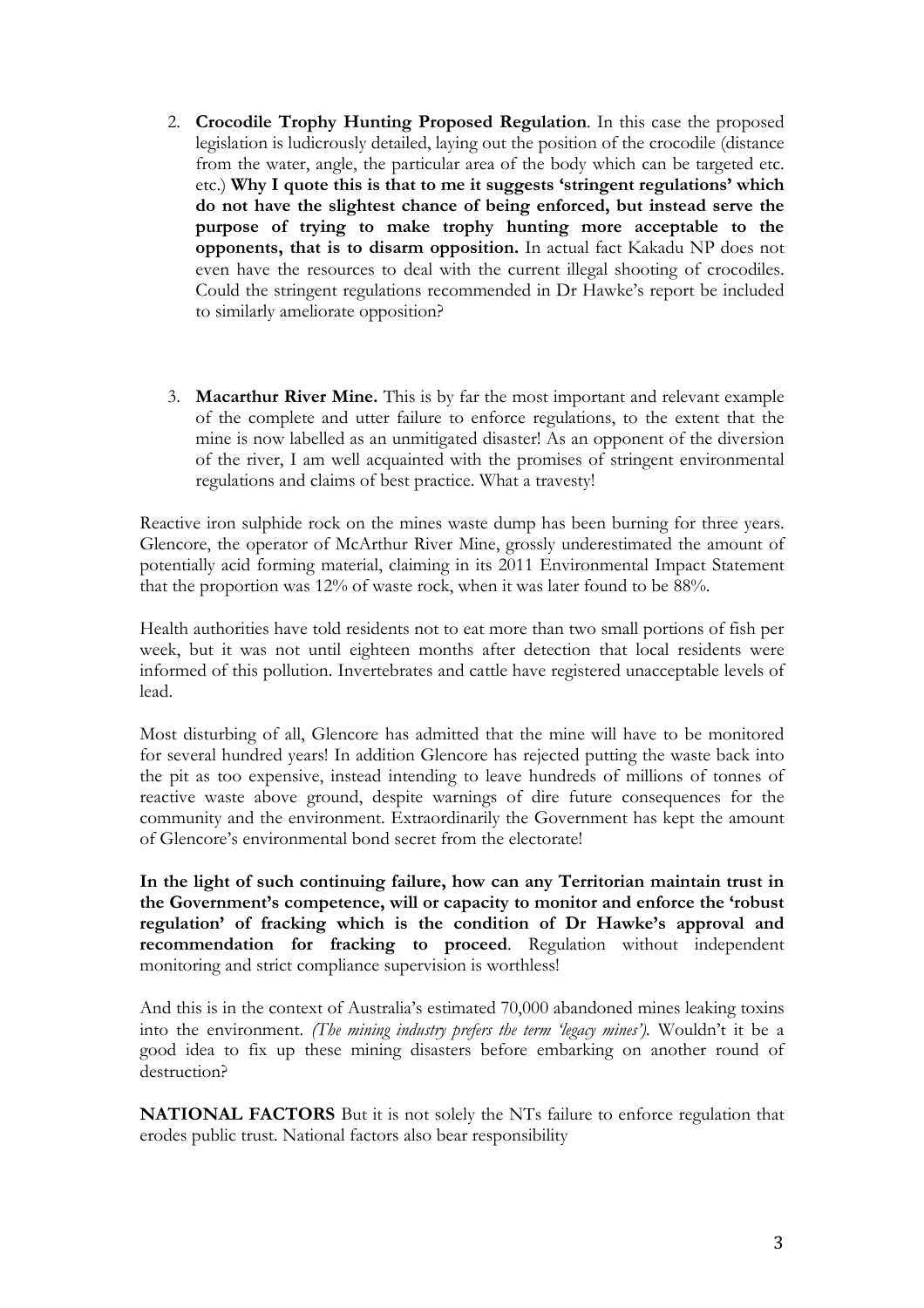- **1. POLITICAL DONATIONS** The banning of political donations to parties and governments would enable decisions to be made on their merits, rather than be purchased by multi-nationals, corporations or individuals, is an urgently needed reform. The mining industry's campaign against the mining tax, and its success in unseating the leader of the National Party in WA because he advocated for a small additional tax on mining operations to support the regions are recent examples of the blatant purchasing of government decisions.
- **2. A NATIONAL COMMISSION AGAINST CORRUPTION** would assist this undue influence on government decision-making.
- **3. THE DEVALUING OF SCIENCE** The politicization of science manifested in the emasculaton of formerly eminent scientific organisations like the CSIRO, the Great Barrier Reef Authority and the Climate Council, the removal of experienced senior scientists, and the muffling of scientific evidence-based advice in favour of politically acceptable opinions must be reversed if public confidence is to be regained. Decisions need to be made on scientific evidence, not on the political power of sectional interests and well-financed lobby groups. The recent elevation of fund raising applied science to the neglect of basic research also requires urgent reversal as it too undermines the collection and independence of essential baseline data.

The most blatant recent example of political decision-making subverting science must be the NSW Governments unexplained reduction of over twenty compliance officers to four individuals charged with the implementation of the Murray Darling Plan. How can we trust governments to enforce regulation!

**4. THE TRIPLE BOTTOM LINE** A good start to government decision-making would be the restoration of the concept of the triple bottom line in government accounting, whereby environmental and social costs are given equal weighting with purely economic gains so often short lived.

**ECONOMIC ARGUMENTS - JOBS, JOBS, JOBS** The developing of fracking across the Territory is frequently promoted as a source of employment. Unfortunately this claim is based more on wishful thinking rather than reality.

#### **The reality is that gas projects are capital intensive, not labour intensive**.

Once the construction stage is complete, many fewer jobs are available, and in the future that number will be further reduced as mining becomes robotic. A perfect example of this is the proposed Adani coal mine. While the PM and Treasurer are quoting 10 or 12,000 jobs, upped by Senator Canavan to 14,000 jobs, under oath in India Mr Adani stated that there would be 'up to 1,200 jobs in the construction stage, following which the mine would be 95% robotic'.

ABS statistics estimate that in the NT oil and gas companies employ 1,023 people, whereas arts and recreation services employ twice this number, namely 2,243 at the last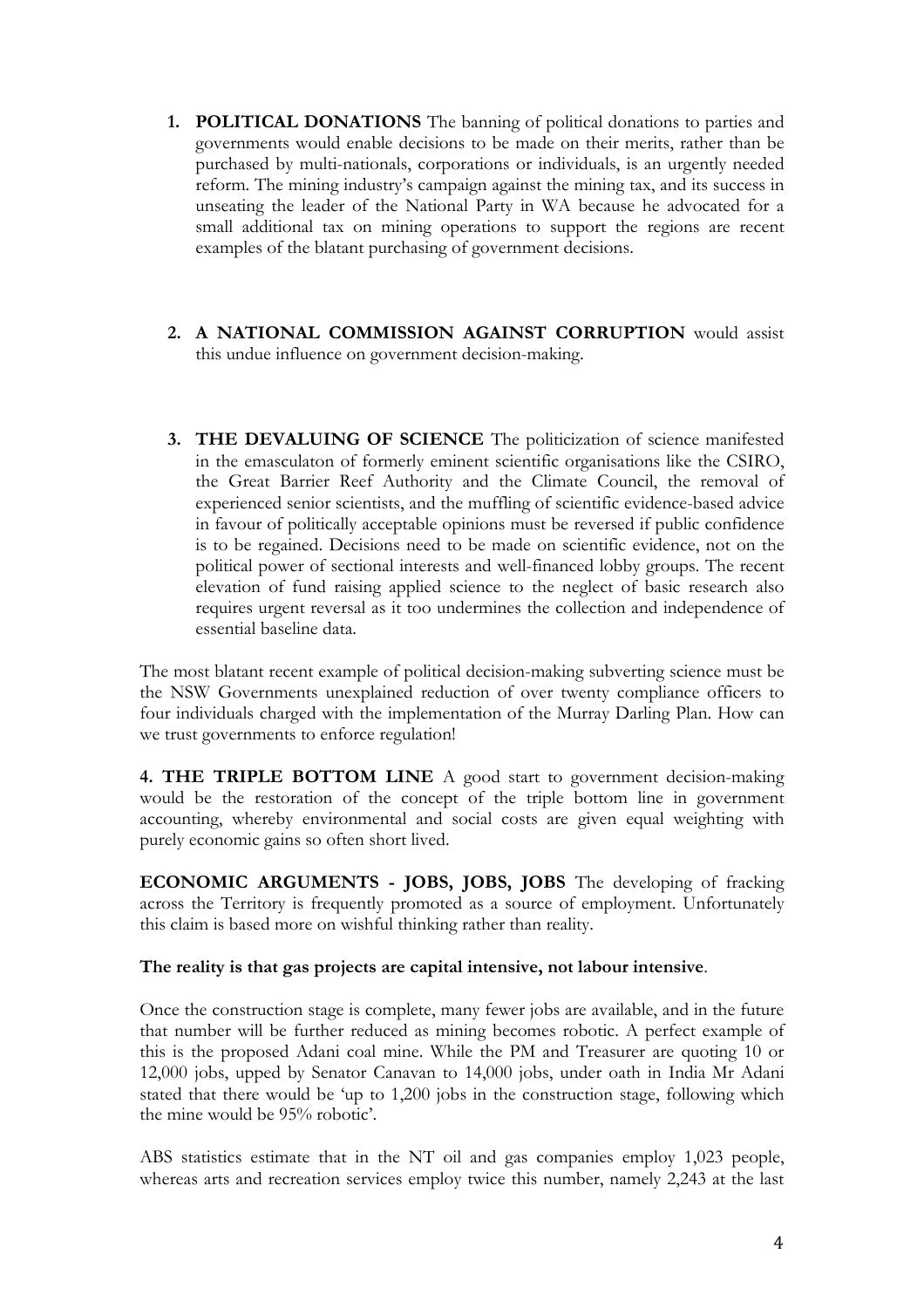census. Mining is not a huge employer even now, and the inevitable rapid progress to robotic control undermines the employment argument even further. The speed and impact of robotics on the mining industry appears to be ignored in government predictions/dreams of future employment prospects.

## **DISPLACEMENT OF JOBS**

Not only are inflated employment predictions a feature of mining industries, but the consequent displacement of jobs and industries is seldom calculated. There appears to be no monitoring of the potential loss of agriculture, fishing and tourism, or the limitations unconventional gas mining will place on the new industries of the twenty-first century like renewable energy innovations and the potential of the exciting development of biomimicry.

As for individual employment, the coal seam gas industry was sometimes found to reduce employment, as in CSIRO's study of Queensland's unconventional gas expansion finding that for every 10 additional people employed in coal seam gas, 18 agricultural jobs were lost. Professional service jobs increased, but there were no additional retail or manufacturing jobs. These figures indicate that simplistic employment predictions should be subjected to more thorough analysis than currently practised.

### **OTHER ECONOMIC ARGUMENTS**

Reports from the independent Australia Institute question much of the economic conventional wisdom e.g. claims like the recent pronouncements of the Federal Treasurer that the lifting of the moratorium will solve the NT's economic problems, a claim that ignores the fact that total mining and gas royalties contribute just 3% of NT government revenue.

To return for a moment to the McArthur River Mine, no royalties were paid to the government in 2015. Recently Chevron has been revealed as paying no tax in Australia. It is just too easy for multinational companies to arrange their accounts to the benefit of the parent company and the commensurate disadvantage of the host country. Hence the Queensland Government's disappointment at receiving less than 10% of the anticipated income from gas mining.

The Institute claims that the development of unconventional gas in the NT will only confound Australia's problems of household and industrial steeply rising prices, and declining tax revenues and shareholder value through the further flooding of the market. NT gas extraction is likely to be very high cost, and global markets look set for a period of abundant supply. Also to be taken into economic account are the investment costs to governments of required infrastructure provision. Detailed authoritative economic studies will be provided to the Inquiry by the Australia Institute.

#### **ENVIRONMENTAL IMPACTS**

Of particular concern to me are the environmental impacts of fracking the Territory. I am a representative of Australians who have migrated to the north for environmental reasons, to have access to areas where it is still possible to witness natural processes, vegetation and wildlife relatively undisturbed. With an unregulated world population explosion, could there be any more valuable resource to the future of Territorians?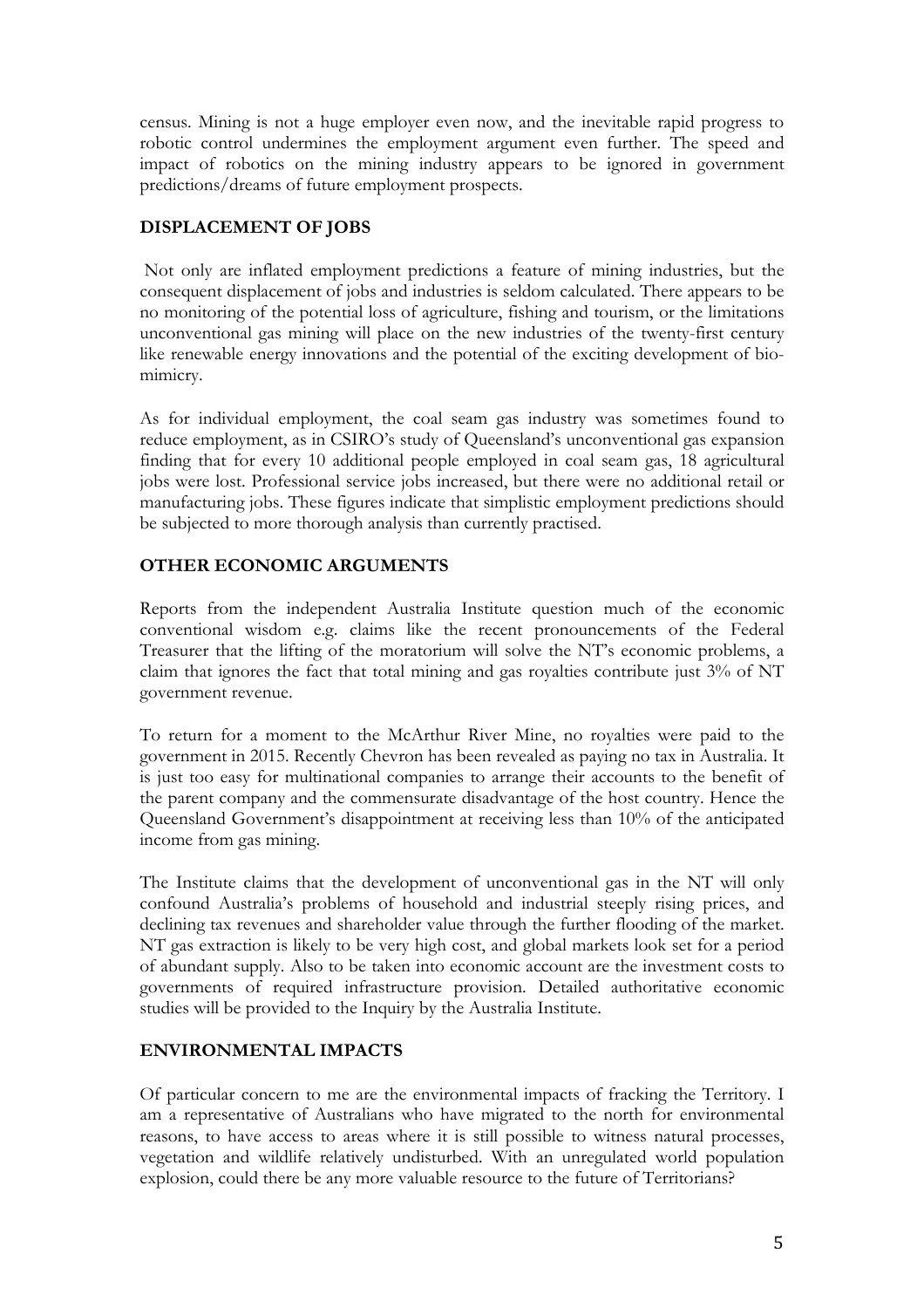At a time when biodiversity is in rapid decline in the Northern Territory, to what extent will this loss of natural capital be exacerbated by the introduction of this water hungry industry? Australia is the most arid inhabited continent in the world, but water depletion is not the only threat. Pollution of rivers and streams, even of the aquifers would have catastrophic consequences to all forms of our unique wildlife and distinctive vegetation.

Where are the baseline studies essential for measuring the impact of fracking on our natural inheritance? Money for basic research on wildlife has been so scant in recent years that every 'Bush Blitz' discovers scores of new species! Even common species have been only superficially studied. Loss of biodiversity is escalating right across the Territory. We simply do not yet have the essential species information to enable accurate monitoring of the impact of unconventional gas extraction. Much more time and increased resources are required for this essential baseline data.

#### **WHY THE RUSH?**

I have not even touched on many of the other fracking concerns, but from even this cursory examination it is clear that the current knowledge of the consequences of such an irreversible modification and dramatic disruption to the Territory environment requires a vastly extended time for analysis.

### **THE PRECAUTIONARY PRINCIPLE**

**If ever there was a case for adhering to this principle, surely this is one such occasion!** Intergenerational equity demands no less.

## **QUESTIONS FROM THE PANEL**

The most difficult question raised by the panel is what I think could be done to address the objections to fracking raised in my presentation.

First may I observe that to every complex issue there is a simple solution – which is invariably wrong! Complex issues require multi-pronged solutions. Having said that, the first issue to be addressed has to be the timeline.

**THE TIMELINE FOR DECISION-MAKING MUST BE DRAMATICALLY EXTENDED** to allow much more detailed collection and assessment of data. This is in no way a reflection on the competence of the panel, but an indictment of the paucity and lack of thoroughness of the evidence required to adequately assess this proposal.

**REFORM OF POLITICAL DONATIONS** is essential to replace the current system of the purchase of government decisions with impartial evidence based criteria, assisted by the establishment of a national and NT ICAC. It seems to me that this is essential to restore public faith in the democratic system.

**STRENGTHENED LEGISLATION** defining not only regulation requirements but also mandatory effective compliance mechanisms with adequate financial resourcing.

**THE REINSTATEMENT OF SCIENCE** is an absolute prerequisite for the future prosperity of our country in general, as well as the provision of the reliable, independent evidence as the basis for the fracking decision.